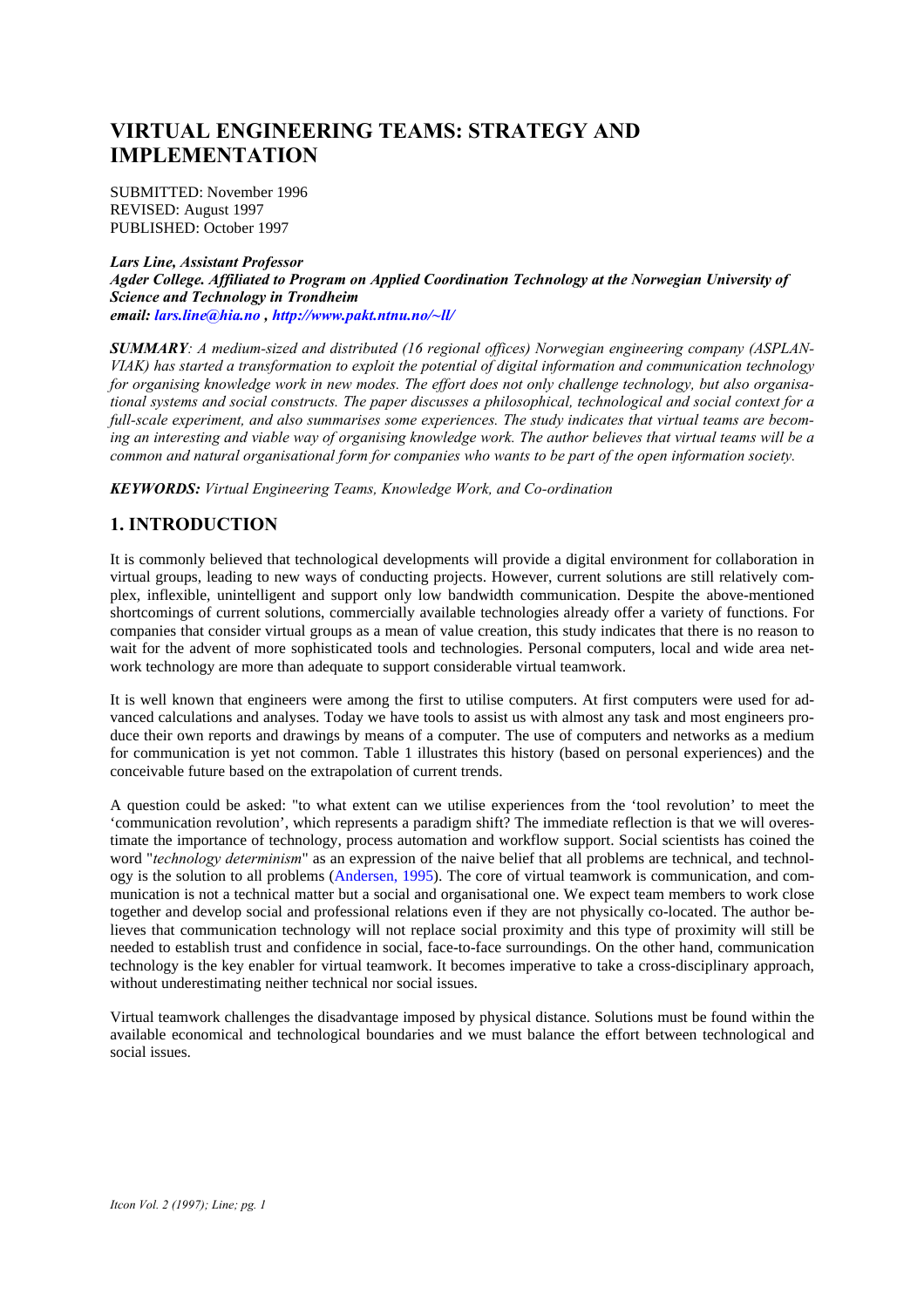|                              | 1985                                                                                                         | 1996                                                                                                         | $2000+$                                                                    |
|------------------------------|--------------------------------------------------------------------------------------------------------------|--------------------------------------------------------------------------------------------------------------|----------------------------------------------------------------------------|
| Source of Informa-<br>tion   | <b>Customers</b><br>Colleagues<br>Product catalogues<br>Books, articles and journals<br>Skills and knowledge | <b>Customers</b><br>Colleagues<br>Product catalogues<br>Books, articles and journals<br>Skills and knowledge | <b>Customers</b><br>Colleagues<br><b>Network</b><br>Skills and knowledge   |
| Equipment                    | Calculator<br>Drawing board                                                                                  | PC and software<br><b>LAN</b>                                                                                | Multimedia, portable com-<br>puter or network computers.<br>Global network |
| Methods                      | Manual calculations and<br>drawings                                                                          | Automated and semi-<br>automated computer calcula-<br>tions.<br>Computer drawing and mod-<br>elling          | Modelling and simulations                                                  |
| Media for commu-<br>nication | Face-to-face<br>Telephone<br>Paper (drawings and docu-<br>ments)                                             | Face-to-face<br>Telephone<br>Paper (drawings and docu-<br>ments)<br>Data files                               | Face-to-face.<br>Multimedia network                                        |
| Information items            | Paper (drawings and docu-<br>ments)                                                                          | Paper (drawings and docu-<br>ments)<br>Data files                                                            | Data Models<br>Multimedia, compound<br>documents                           |

*Table 1: Engineering with Computers*

This paper describes a strategy for companies who want to organise virtual teams. The last part of this paper describes how a Norwegian engineering company has adopted the strategy with 300 employees located throughout 16 regional offices.

## **2. A STRATEGY FOR VIRTUAL TEAMWORK**

The following basic elements are used as a framework for presenting and discussing the virtual teaming strategy:

- Rationale why and what;
- Infrastructure a house of information services:
- Work structure a project information model:
- Competence coaching and continuous learning;
- Empowerment an open philosophy for collaboration.

To summarise these points, the explicit formulation, understanding and acceptance of the rationale are imperative for motivation and guidance. The rationale has to be discussed and understood not only at the executive level but also at the group and personal level ('what's in this for me').

Computers as a medium for communication and co-operation are a rather new area, flooded by systems and services and new concepts. The presented house of services is intended as guidance for a basic infrastructure to support virtual teaming.

The project information model is an aid to highlight barriers for both formal and informal communication.

Coaching and training are always important to change processes. Competence is included as a separate point in the strategy in order to emphasis its importance. Change is not only to learn a new tool for doing the old job, but also to learn new ways of working and to test new supporting tools. Another important aspect is how to utilise the new services to support the learning process. The change is not temporary , it is becoming permanent.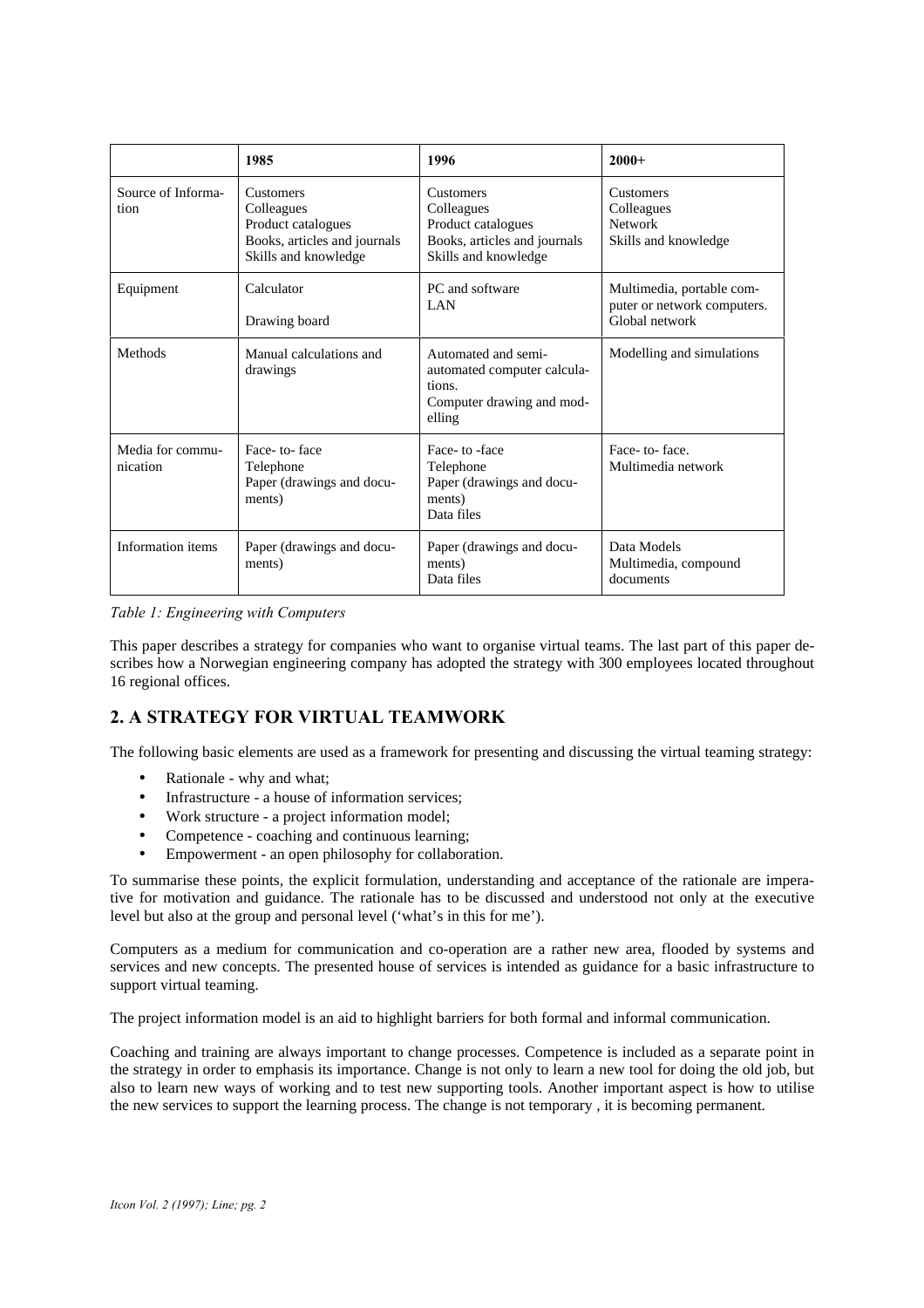Finally, empowerment, elimination of boundaries, and trust are basic factors for true teamwork.

## **2.1 Rationale - why and what**

A rationale for implementation should be established at the start of the project since virtual teamwork in the first place will impose extra cost and inconvenience compared to co-located teams. The involved persons should know why they are using this process or methodology and what the company wants to accomplish. The rationale has to be discussed and understood not only at the executive level but also at the group and personal level.

The executive level rationale is the overall or strategic reason why the company wants to organise work in virtual teams. To ensure resources and support during implementation, the rationale should be discussed and committed to by the management.

The rationale presented below is taken from the case company. The company strategy contains four objectives where the ability to conduct projects using virtual teams is stressed.

**Acquisition and dissemination of competence:** The product of a consulting firm is competence and the capability to apply their competence to provide solutions for and add value to customers. The ability to develop and disseminate new knowledge is therefore crucial. Virtual teamwork is considered as a central arena for this process.

**Capacity;** Virtual teams is a way of increasing the capacity of a company and thereby enable the company to take on larger (and possibly more advanced and better paid) projects.

**Extended area of service:** Extend the market by enabling all regional offices to take on projects requiring expert knowledge only available in other offices. To be part of a larger professional and resource network is important to attain this objective.

**Resources:** The workload in any office varies over time and is often out of phase among the offices of an engineering practice. Virtual teams could be an option to balance workload over time.

The rationale at group (discipline, office or project) and personal level is likely to be expressed in a different wording and may very well be in conflict with the overall rationale. These « lower level» rationales must be identified, argued and negotiated or at least considered when projects are started. For illustration, some positive and negative group and personal rationales from the case study are quoted:

*"Successful completion of this project will show that I can be part of a team even if I'm not co-located with the rest and give me an opportunity for several new and interesting assignments."*

*"I don't trust the architects at that office, they've let me down before."*

*"We won't give away that part of the project. It's an opportunity for us to gain experience and be able to offer that kind of services."*

### **2.2 Infrastructure; a house of information services**

The "House of Services" is a way of putting technology together to form an infrastructure for virtual teamwork. Most engineers know how to set up a traditional office or engineering environment. Networked computers as a medium for communication and collaboration is a novel and not comprehended concept by most engineers. The information technology (IT) vendors offer a continuous flow of bits and pieces of hardware and software but it has been found experientially in this case study that they are of little assistance in creating a working, digital environment tailored to the needs of virtual teamwork.

Even the Computer-Supported Cooperative Work (CSCW) literature does not provide much support, because the majority of research have been focused on specialities like "collaborative writing", "work flow support", video conferencing or group decision systems.

The House of Services described below is based on experience gained from the case study and is targeted at a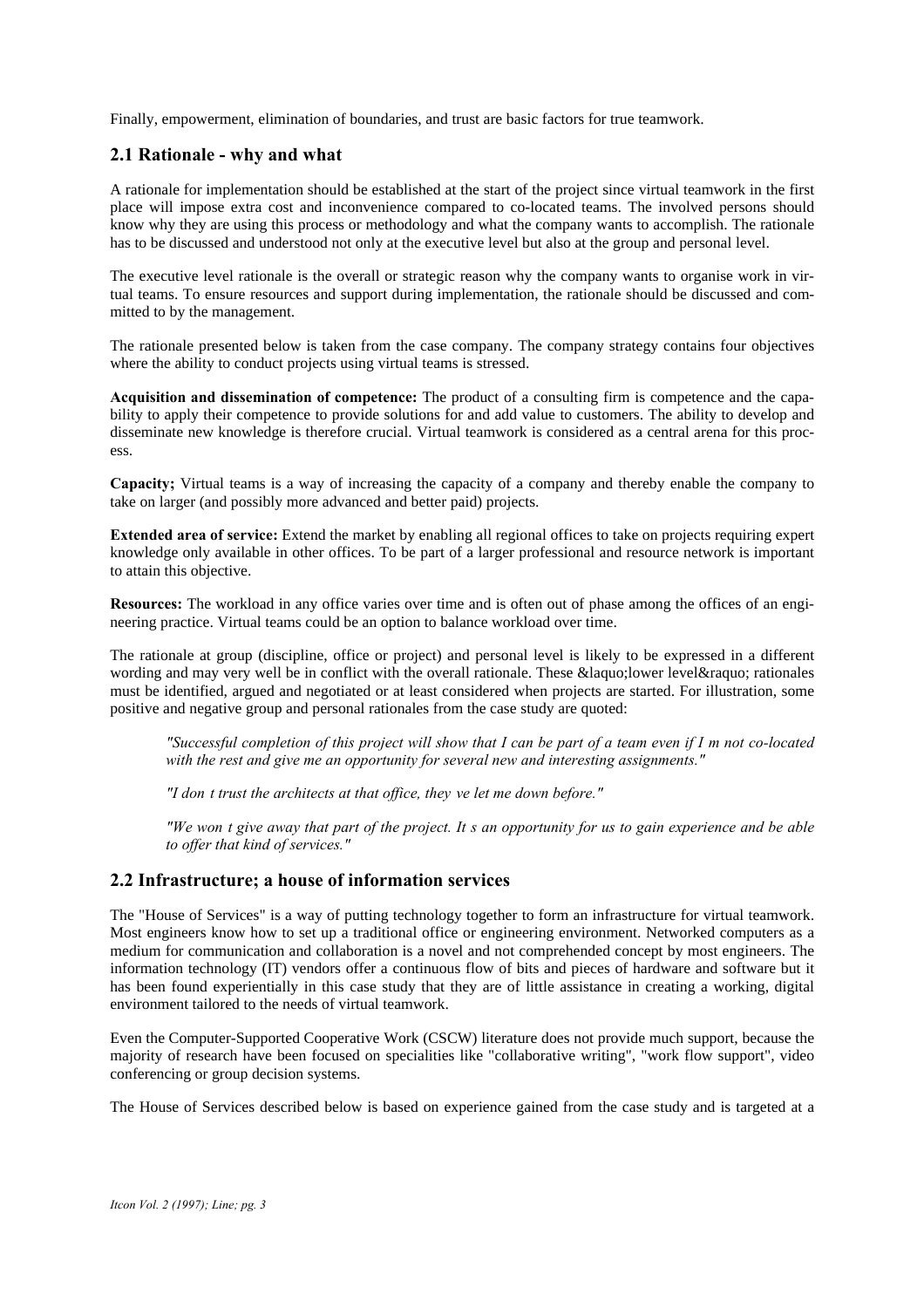small to medium sized (SME) engineering or consulting company. The focus is on services that are important to virtual teamwork. The proposed approach is not the final solution, but more a starting point for developing a digital environment where we can move in and start virtual teamwork.

Engineers are basically *information* workers. Engineers collect and process information and produce new information as basis for decisions. In the process they are constantly in interplay with other professionals. Engineers receive and convey information and knowledge and use a wide range of theories, methods, tools, and services.

The House of Services is a way of relating the set of project needs to a set of available information services, where we feel professionally comfortable and efficient. The composition and use of these services are based on our physical environment, available resources, competence, physical distance and the organisational and human relations to those with whom we interplay. If we alter some of these conditions, we will try to adapt to the new situation and change the range of services.

The difference between virtual teams and co-located teams is the "distance factor" between team members. One attribute of the distance factor is the speed by which we can exchange physical (information) objects. An obvious answer to providing physical information is to exchange digital information. This will impose new technical difficulties that must be solved in the available services.

The second "attribute" of the distance factor is the complexity of the data: creative, deep and rich communication requires common and convenient access to broadband aids for representing information, like drawings and white boards. In the digital world, we need both substitutes as well as new types of services to support this kind of communication.

The last, but perhaps most important "attribute" of the distance factor is the quality of the communication pipeline: we must reduce the possibility of errors while maintaining the quality of informal human communication. Direct informal communication is an important channel for technical information, coordination, and social interaction. Services like telephone and video conferences are available, and there is tremendous technical research and development effort on the use of telecommunication for sustaining social proximity and interaction. Still this is an area where present technology does not provide all the envisioned support for virtual engineering teams, and we need other solutions.

The following communication needs are deduced from the above discussion:

Technical

- Access to project information (objects).
- Access to common reference information.
- Support for rich technical communication.
- Support for coordination
- Support for rich human communication and social interaction

Human

Before discussing a link between functional needs and technical solutions, some general considerations regarding service quality are made. Quality is in many respects a relative and subjective measure. However, if the following factors are not satisfied, it is not realistic to expect people to use computers and networks for everyday and critical communication:

- **Ubiquity**
- **Concurrency**
- **Stability**
- Conceptually simple and user-friendly

**Ubiquity:** The communication tools must be easily accessible by all users. Desktop or mobile personal workstations are considered as a prerequisite.

**Concurrency:** A communication session is often triggered by a phone call, an impulse or some other reminder. The need for a time-consuming procedure in order to start the session is not acceptable. This calls for a multitasking, graphical user interface (GUI) operating system, like MS Windows NT, or 95.

**Stability:** Stability and robustness are essential to trust. Enthusiastic users can tolerate some problems, but gen-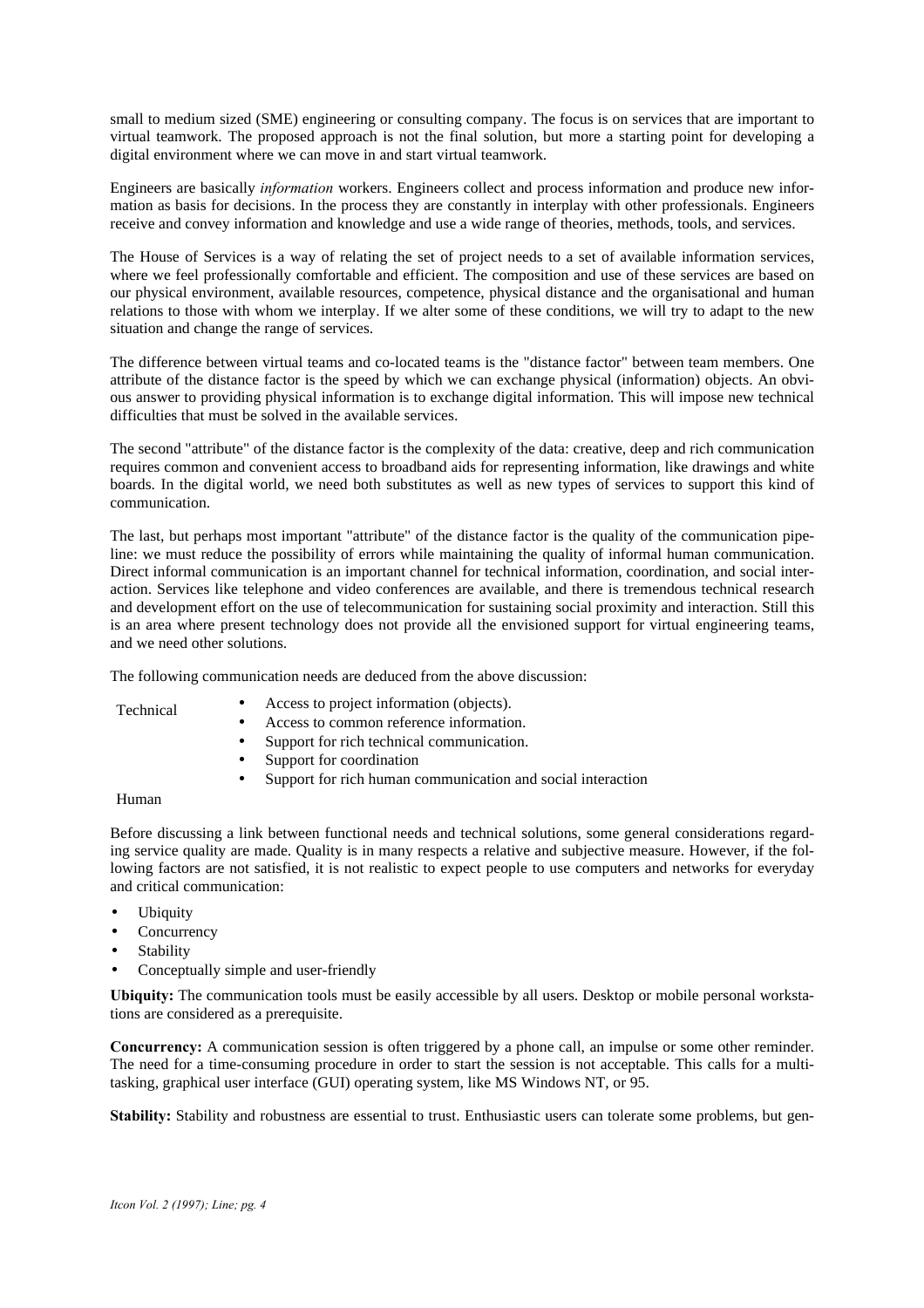erally the system must be as reliable as the power supply.

**Conceptually simple and user-friendly:** We have many modes of communication and we use a lot of tools. When we introduce new tools for communication it is essential that the concepts of these tools are easily understood and easily used.

GroupWare is software and hardware for shared interactive environments ( http://www.consensus.com/groupware/definition.html ). The unOfficial Yellow Pages of CSCW (TOYP, 1995) comprise 11 categories and over hundred products for the -CSCW.

The orginal CSCW groups have been condensed into 7 categories of services. The services are linked to the communication needs by the matrix in Figure 1. The following section describes the services and discuss how or if they should be implemented in the House of Services.

|                                          | system<br>Filing: | Messaging | Conferencing (news) | Application sharing | conterencing<br>Video | web | podns |
|------------------------------------------|-------------------|-----------|---------------------|---------------------|-----------------------|-----|-------|
| Access to project information objects    | Χ                 | Χ         | χ                   |                     |                       | x   |       |
| Access to reference information          | Χ                 |           | Χ                   |                     |                       | Χ   |       |
| Support for coordination                 |                   | Χ         |                     |                     | χ                     | Χ   | Χ     |
| Support for rich technical communication |                   |           |                     | Χ                   | χ                     | x   |       |
| Support for rich human communication     |                   |           |                     |                     | Χ                     |     |       |

#### *Figure 1: Communication needs vs. services*

**Filing system** is a basic service that, with acceptable capacity and functionality, must be accessible to all team members. A filing system can be regarded as storage for different types of information objects. Software applications as well as operating systems are moving in an object-oriented direction. We already see a lot of general functionality inspired by object oriented philosophy and the next generation of network operating systems is expected to be "truly" object oriented ( http://www.microsoft.com/ntserver/info/future.htm )

A filing system may be based on the general functionality embedded in the operating system and Internet protocols. Alternatively a specialised system might be developed or procured. Many groupware products offered today are in fact filing systems with added functionality. The functionality that is typical added includes workflow information or routing, improved access control, revision handling or linkage of objects, annotations and other extra information. The choice of a specialised system must be counterbalanced by the loss of general functionality and the classic problem that proprietary solutions exclude the general technological development.

The basic functionality of the filing system is storage and retrieval. Structure and naming conventions are the normal mechanisms to support this purpose. An interesting option is the ability for the users to build ad hoc alternative structures to access the filing system (the shortcut feature in Microsoft Windows 95 is an example of such ad hoc alternative structures). The possibility to search for information (by content, type or attributes) is constantly improving and may make us less focused on predefined structures.

A distributed filing system that interconnects several local area networks poses new demands on functionality and the system metaphor. The system metaphor used in local area networks, a letter (disk identifier,  $C:\setminus L:\setminus e$ ), etc) that identifies the storage location is no longer sufficient. We must access the resources through unique identifiers. The functions that access remote resources must be aware of the capacity and attributes of the connection. A user that (perhaps unconsciously) starts an operation that can take considerable time, should be given a clue that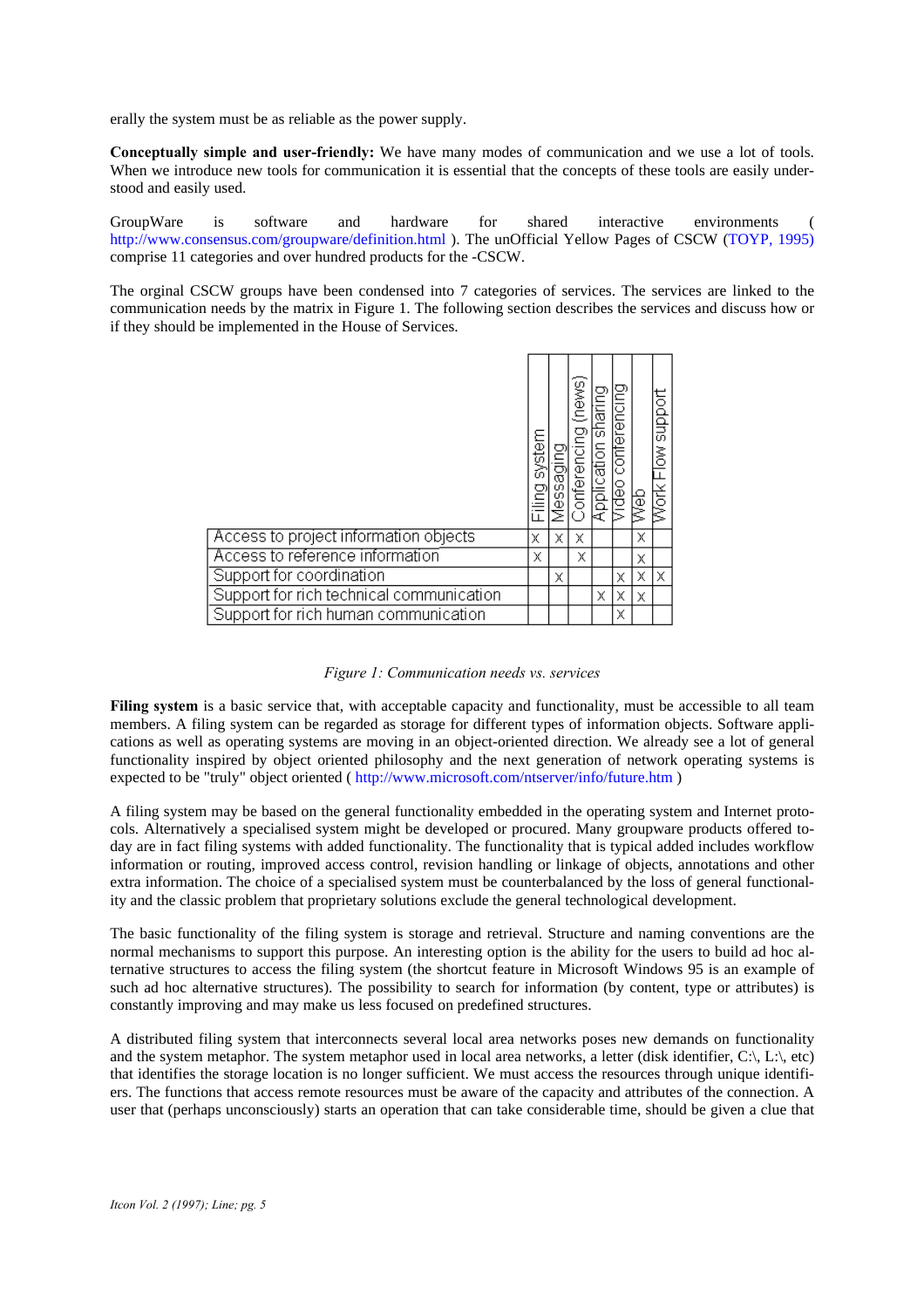something is going on and an option to cancel the operation.

The filing system implemented in the case company is based on a local area network in each office. The data area is structured according to engineering discipline and project. Guidelines for file name conventions are distributed to all employees. Inter-office access is provided by preconfigured FTP (File Transfer Protocol) client applications. A catalogue service that indexes the most common document types and aggregates information from all offices is planned as the next extension of the system.

**Mail** is a simple service to implement and manage. The standardisation of the mailing protocols and the maturity of the client applications has reached a level were it is easy and quite problem-free to use mail and attachments. Convenient address lists lower the initial barrier and raise the quality of the service, and easily configurable post lists extends the applicability.

We already see a massive development on several "mail" areas; increased selection of available object types in the message body, agents that automates and performs intelligent operations on incoming and outgoing messages, encryption, receipts, signatures, fax and pager gateways and mail journals or archives. Some of these functions can be implemented without consequences for the basic service while others like rich body content, encryption and receipt requires the sender and the recipient to follow the same standard. There is currently no general accepted standard for this extended functionality. To avoid problems in a virtual engineering team, the recommendation is that mail is regarded as an informal and efficient service to exchange messages and information objects. The mail system in the case company is based on Internet standards (SMTP, POP3, and MIME)

**Conferencing:** In principle, a conference is a structured database of threaded messages (discussion groups). The difference between the conferencing offered by groupware products and the original Usenet News service is primarily the available object types in the message body. This added functionality might be decisive for whether conferencing is considered to be an efficient service. However, the basic characteristics of conferencing have not changed. A number of studies have pointed to the difficulties in implementing successful application of conferencing (Orlikowski, 1992), (Cole, 1995). There are also examples of conditions under which conferencing has been successfully applied (Orlikowski, 1995), (JITOL, 1995). These studies points to commitment to contribution by key personnel and importance of the discussed subjects as crucial factors. Professional networks are good candidates for support by conferencing. For the case company, a news server with the possibility for MIME attachments is available.

**Application sharing:** Application sharing is used in this context as a generic term to describe a class of services that shares the screen windows among two or more users. Several techniques are used to implement this functionality. The main difference is between bitmap and functional-oriented solutions. The former is more stable and can cross operating system borders but the available options are reduced and in most cases the refresh rate is not as good as with the functional-oriented solutions. The latter provides not only sharing of pictures (presentations), but of functions and representations.

Application sharing is easy to use and easy to understand. The experience so far in the case study is that application sharing can dramatically increase the quality of a technical discussion. Other interesting areas of application are support and remote control (see Chapter 3). Similar findings is also reported by a study of application sharing in the Norwegian Post Administration (Bergan95).

For the case company, Norton PCANYWHERE32 is used for remote control of servers and we have started to experiment with MS Netting for support, coaching and technical discussions.

**Workflow technology**: There is no clear cut between workflow technology and the other types of groupware. The split is somewhere in between the generic, ad hoc procedures and the totally captured and automated procedures.

Work flow technology spans from simple forms routing to advanced environments with intelligent agents that monitors and notifies team members about important design changes (Londono, 1991), (Shade, 1993). Advanced workflow technology is interesting because it can automate monitoring of identified dependencies. It does still not address the coordination needs of small and informal teams of knowledge workers. Knowledge intensive work processes are open, and have to be defined and executed simultaneously. Formal creative techniques are focused on the process structure, not on the information flow or content. Simple workflow technology may be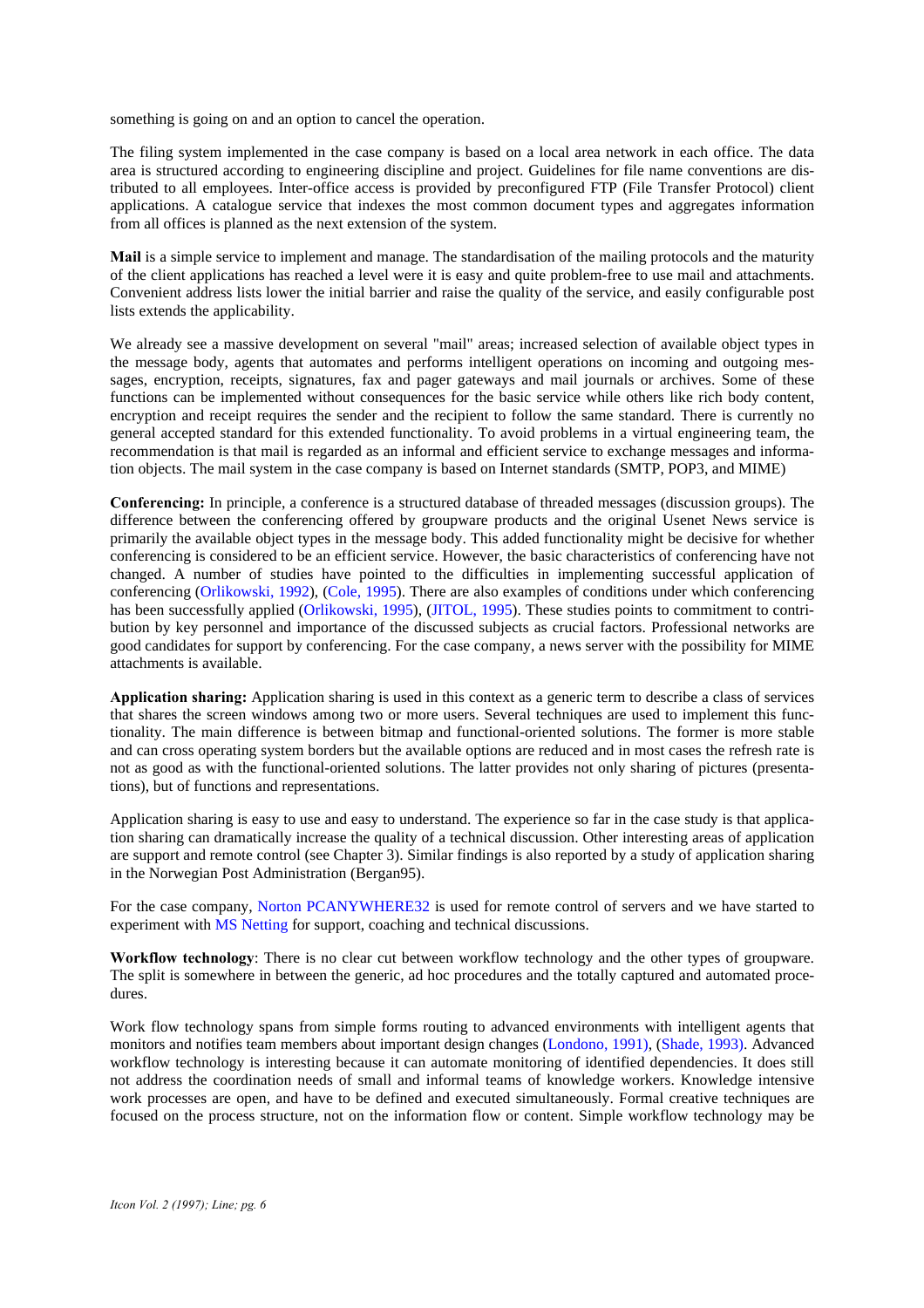used to optimise "back office" routines and it may contribute to formal project coordination.

Except for standard project management and economy, no dedicated workflow technology is implemented in the case company.

**Videoconferencing**: VC is marketed as the technology that imitates social proximity and enables rich human communication. In many ways this is the weak link in the proposed House of Services. It would have been a real pleasure to say that VC is the perfect solution to handle the need for rich, robust communication described earlier. The answer is unfortunately not that simple. Cost is the first major barrier. VC at every user desk is presently beyond the acceptable level for most companies. It is the author's general impression is that the technology does not offer enough added value compared to the available alternatives, such as application sharing, telephone meetings and face to face meetings. There are however, examples of projects claiming that VC is the key to success for virtual teaming (British Petroleum Virtual Team Project (Greenes, et al, 1995)). VC certainly adds a dimension to communication and it is a clear candidate for inclusion in an extended house of services.

**Web:** The World Wide Web is basically a concept for hypertext organising of information objects in an Internet environment. The basis is a set of communication protocols and a standard for hypertext documents originally made for sharing of information in heterogeneous environments. The web is in itself an interesting phenomenon. The potential is, however, the huge economic impact of developing web- (and Internet-) based technologies for media and entertainment. The technologies may provide mechanisms for 'playing any kind of game', that in turn might be applied for engineering business purposes (Vanier and Turk,  $1996$ ).

To what extent HTML and web technology should be used to sustain daily cooperation between team members, is not that easy to answer. The advantage is that information published in HTML is easily and directly accessible by anyone with a computer and an internet connection. Currently, important drawbacks with HTML are that you cannot use the ordinary authoring and editing tools in a collaborative process and it is very complicated to make comments in HTML documents. This picure is somewhat blurred by the rapid technological developement. HTML authoring tools are approaching the level you expect from a modern word processor (Microsoft Frontpage or Netscape Gold). At the same time all major software vendors are striving to implement web functionallity into their products. Among other, Autodesk, Microsoft and Lotus have released web functionallity "add on's" and have announced that the next version of their products will be tightly integrated with the web.

As a result, a team that needs "web functionality" to share information may find it more convenient to use "web extended" applications, such as those described above, instead of using new tools and new formats (HTML). The WWW is, at present, basically a hypermedium for accessing reference information. Due to the many interesting characteristics, the enormous commercial success, and the rapid technological development of web technology, it will probably play a very different role in the near future.

For the case company, an external web server as well as internal web servers at all offices are installed. Currently the web servers are mostly used for company presentations and relatively static information. Some pilot teams are experimenting with active use of web technology in project work.

The proposed house of services is illustrated in Figure 2. The foundation, transparent network and GUI operating system is argued mainly from the service quality.

For the case company, the network is implemented as TCP/IP above ISDN. This is a solution with relatively low initial costs, acceptable and extendible capacity. There are some conflicts between the virtual line switched nature of ISDN and the packet switched TCP/IP Frequently, small packets must be avoided since the cost is charged according to connected time. Workarounds can be configured but the users should be informed about the possibility that all lines might be occupied so that they do not experience this as error or instability.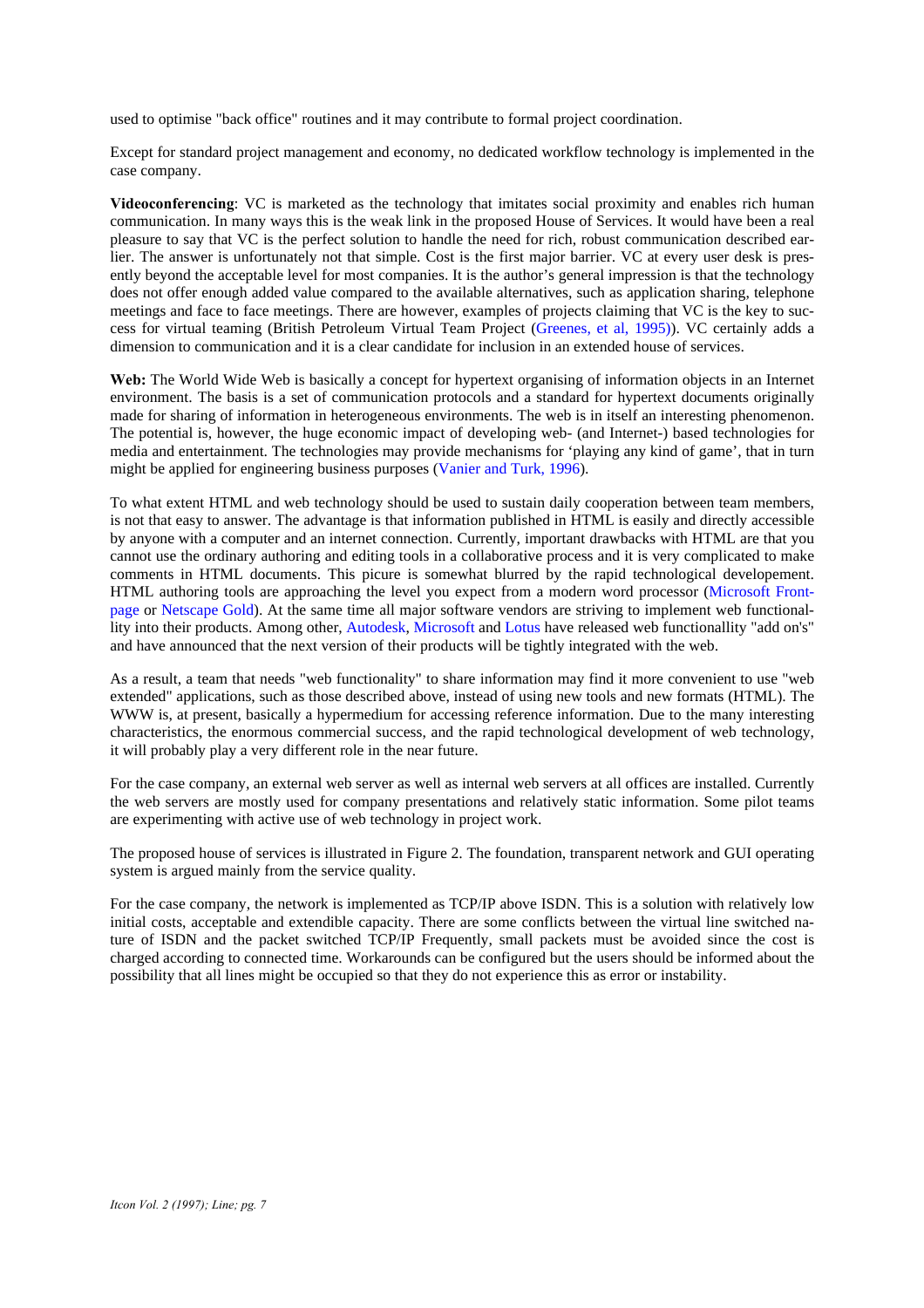

*Figure. 2: House of services.*

**ISDN** is an existing and economically viable solution. For some of the larger offices, the cost of ISDN has surpassed the cost of frame-relay (leased lines), and the infrastructure will probably be extended to a mix of framerelay and ISDN. The possibility for configuring load sharing between ISDN and frame-relay is also interesting for scaling of the capacity. Possible extension of the services include high capacity, multimedia communication and improved connectivity calls for high capacity packet switched networks with priority demand like ATM or broad band ISDN

The information exchange model is the link between the user applications (the object types) and how the objects fit in to the information process. We must address this in order to be able to exchange, inspect and annotate objects and not sub-optimise processes by introducing incompatible object types.

Some months ago the word Intranet was coined as an expression of a company wide network based on Internet technology. The proposed house of services is built on Intranet services, in fact we are heading steadily towards the "Full Service Intranet" as described in a recent Forrester report (Forrester, 1996). As argued above, this is partly because the available services are seen as core services for virtual teamwork, and partly because this solution is regarded as the key to open, flexible, and cost efficient solutions for the future. Another important issue is that this set of services is rapidly becoming generally available. This is especially important to small projects where the cooperation with external partners or customers represents an increasing percentage of the total work. The company has already established dedicated ISDN access to their Internet server for some project partners.

## **2.3 Work structure; a project information model**

The project information model serves two purposes: first, it highlights the formal information exchange that could hinder virtual teams, and second, it highlights informal communication needs and relations based on a match between the required type of competence and the individual competence profile.

Tasks, information flow between tasks, and the need for access to reference information is important to the formal (planned) flow of information. A model describing the formal flow of information can be extracted from an ordinary project management model. The dependencies among the tasks must be identified and described so that they characterise the flow of information. In addition it may be important to describe dependencies to (physical) reference information (catalogues, standards etc.). Data flow diagrams with annotated flows may give a good visual picture of the process. In some cases it may be important to sub divide the activities and describe the formal flow of information between the different roles.

The informal flow of information is mainly due to one of the following:

- **Tempo:** Direct contact awaiting formal information --"beta information".
- **Clarifications:** Direct contact to clarify issues in the formal information.
- **Competence:** A team member needs support or education to solve an assigned task. A junior/senior relation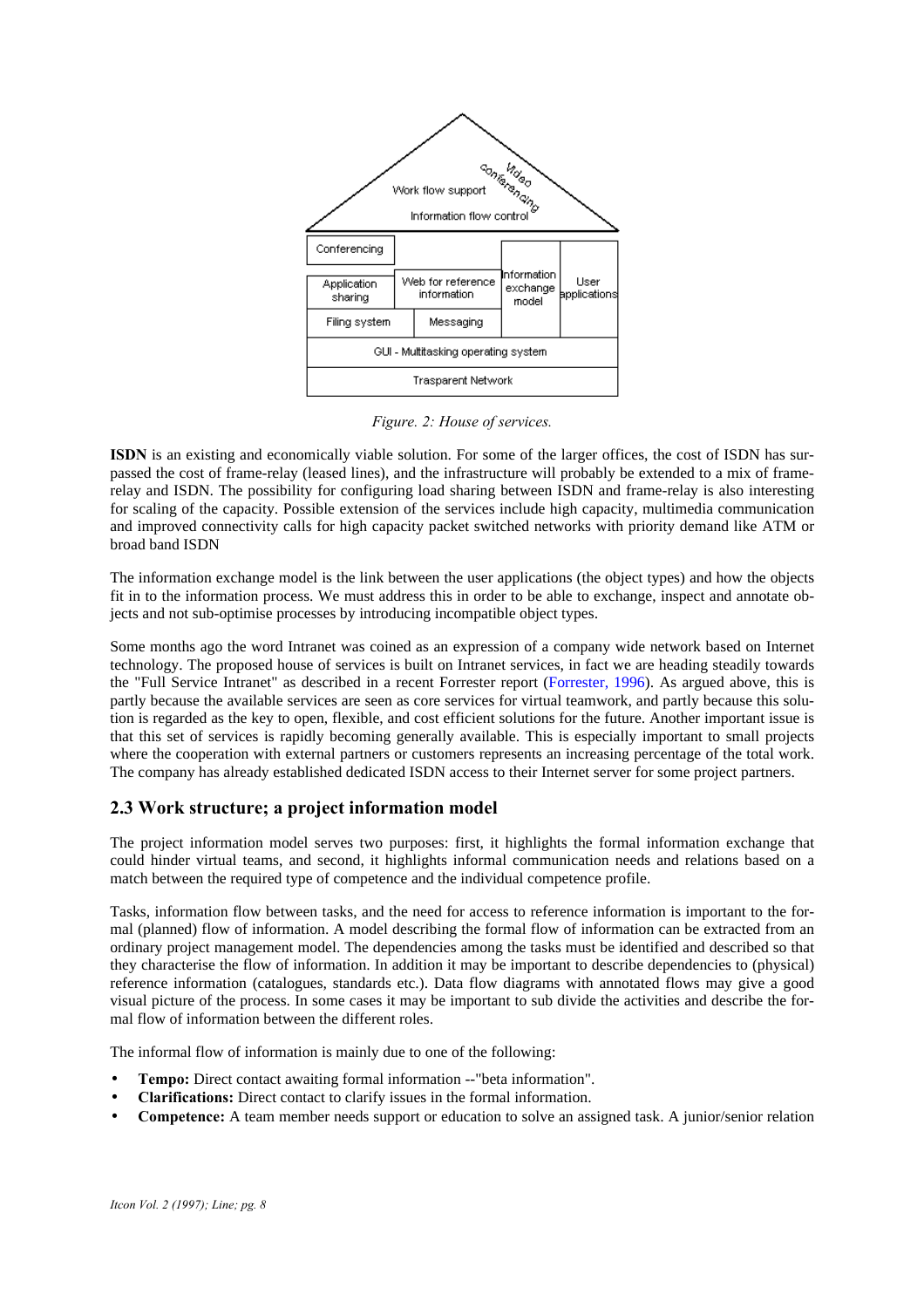represents the clean or extreme version of this situation.

The informal aspect of the model focuses on competence because tempo and clarification to a large extent will follow the same patterns as the formal information.

The following objects are central to this model:

- Role Lowest level of task breakdown.
- Competence register A (structured) container for defined competence objects.
- Person register A container for objects representing the available persons.
- Competence a definition of a specific skill or experience.

Competence objects linked to the roles shows the competence required to fill the role. Competence objects linked to a person shows the persons competence profile.

It may be difficult to visualise all aspects of the model in one figure. A data flow model is probably best suited to illustrate information flows between persons. Competence mismatch is probably best visualised by a role model.

The object structure of the model is shown in Figure 3, using OMT (Object Modelling Technique) notation (Rumbaugh, 1991).



*Figure. 3: Formal and informal flow of information.*

The model assumes that extra information (like person<->office) can be extracted from the project management model or a personnel file.

In its simplicity, the model illustrates that a task receives and produces information (that in turn can be received by other tasks).

A dependency attribute on the "input information" and a "type" attribute on the out information are included to characterise the information flow.

The "Role" object is assigned a "Type" attribute and a reference to the "Person register". It may be relevant to have restrictions on the "Type" attribute (a task must have one and only one responsible, etc.). The "Competence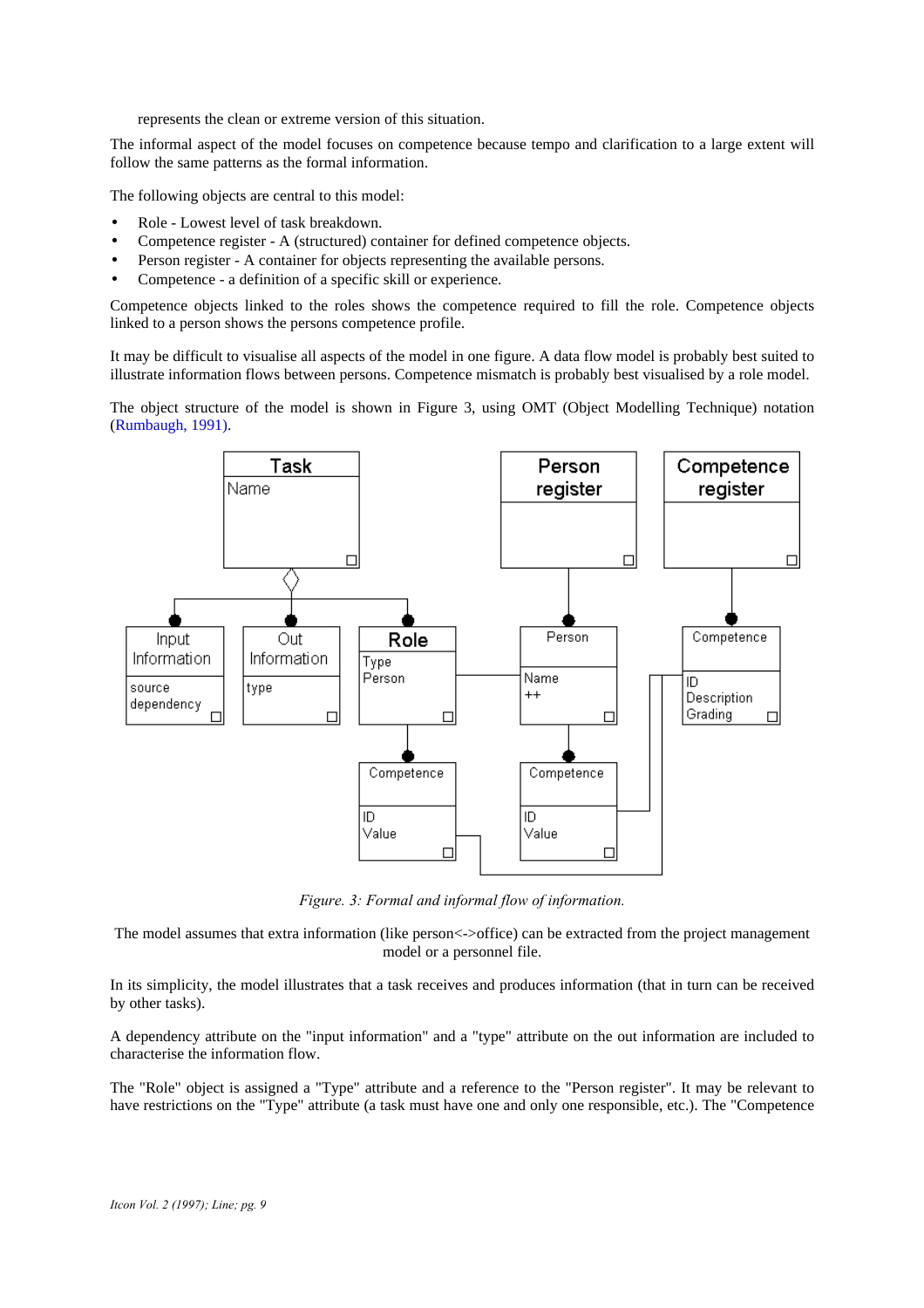objects" are linked to the "Competence register" by the "ID" attribute. The "Value" attribute is a scale referring the grading defined in the corresponding "Competence register" object.

Competence in roles represents required competence, while competence in the person register represents competence profile. Negative mismatch represents a need for support or education and a potential informal flow of information.

Heuristic rules are used to calibrate the model. Examples are given below:

- Exchange of physical objects is counterproductive (cost and time) if it occurs often and in both directions.
- Exchange of complex information that calls for rich communication is negative.
- A safe and established procedure for digital exchange of information is positive.
- Need for continued access to the same physical reference information is negative (requires duplication and replication)

These rules may also be used for ad hoc queries:

- Show all tasks that are performed on separate locations and require exchange of physical objects.
- Show all tasks where the roles are assigned to persons in different locations
- Show support requirements where the assigned support personnel is in a different location

It is probably neither realistic nor necessary to employ this model to all split location projects. The intention is that this model, after calibration with experience, can give valuable information of potential problems and that it will indicate considerations to be taken when planning virtual teamwork.

## **2.4 Competence; coaching and continuous learning**

#### **Overview**

*"A place where people continually expand their capacities to create the results they truly desire, where new and expansive patterns of thinking are nurtured, where collective aspiration is set free, and where people are continually learning to learn together" (*Senge, 1990).

Senges vision of a learning organisation is appealing, and most people would like to work in such an organisation. His book has become a classic in the field of learning organisations and his thoughts and philosophy are a good foundation for pragmatic approaches to continuous improvement. Richard Karash (Karash, 1995), formulates the following definitions, with reference to Senge:

*Knowledge:* Capacity for effective action

*Learning*: Increasing knowledge, that is, increasing capacity for effective action.

*Learning Organisation*: When the organisation as a whole and the people who comprise it are continually increasing their capacity to produce the results they really want to produce.

Then it may be asked, what are the problems at hand regarding creating virtual engineering teams and do we have some answers to the following questions?

Are people not interested in learning and personal development?

- Have we done an investment and are not able to document the benefit?
- Are the services not in use?

Are the services extensively used by some while others not have started at all?

Do you see a lot of opportunities but are not able to "sell them" to the rest of the organisation?

#### **Case Study**

To address these questions, we have to look at what actually happened in Asplan Viak (see section 3 for details). After the network and services had been implemented, the person responsible for the IT at each office was instructed in how to operate and use the services. The implementation and education at each office was left to the regional management.

As a result the use of the systems varies according to the location: at some offices everybody are "up and running ", and services like mail, WWW and FTP are used extensively, at other offices only a few are using the services whilst others hardly know about their existence.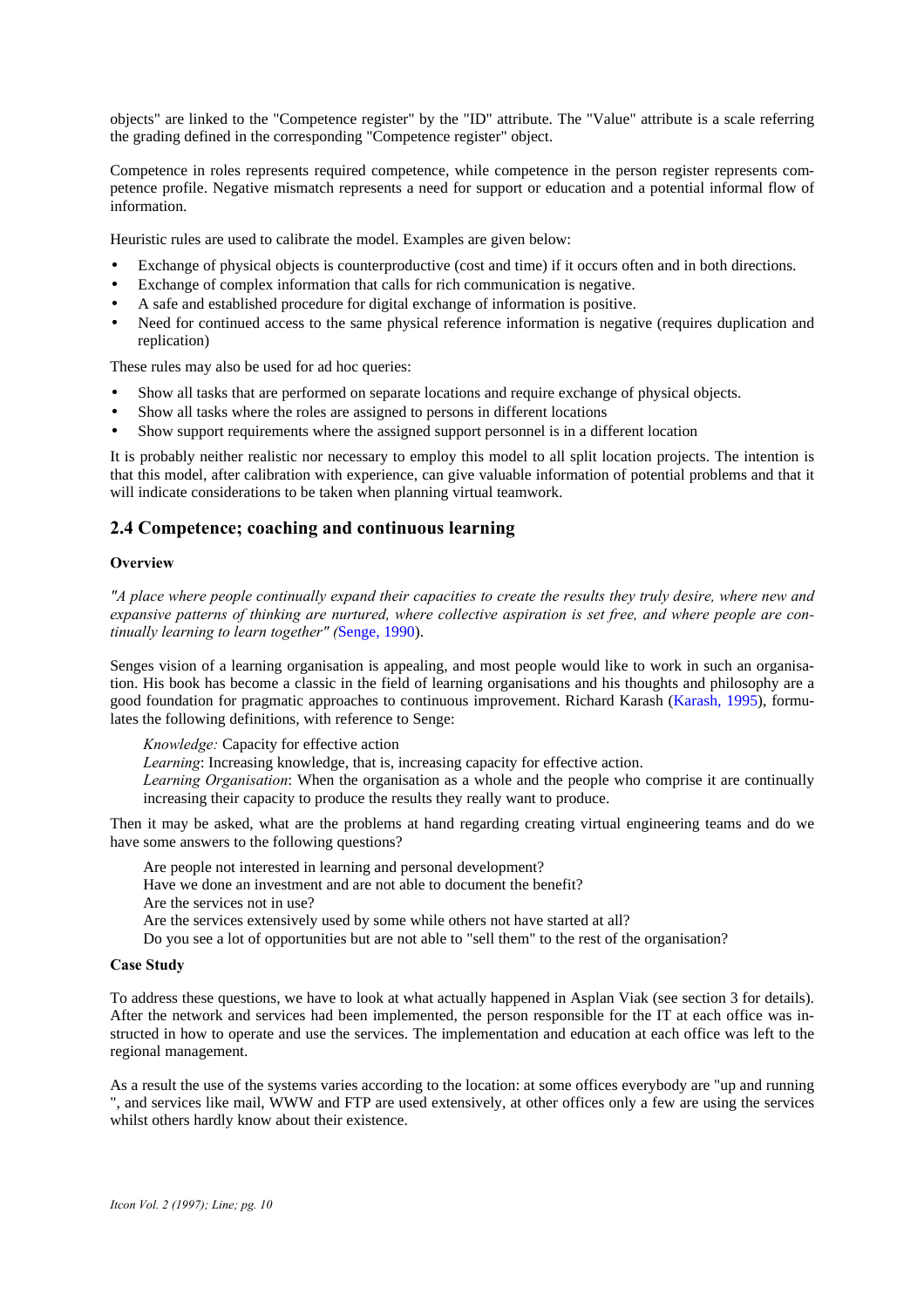#### **Is this success or failure?**

To some people and measured against some of the goals (see section 2.1) it is a success. They have grasped the opportunity, learned a lot and are using the services actively in their day to day work.

The goal about establishing a common house of services, used by all employees, is not yet achieved. This is not a trivial problem. The traditional approach with introductory courses and hands-on training is probably not a complete approach. Most people must "know how" to use a service, in order to dare or choose to use this service. To "know how" is, however, not the same as "to do". They must also "know why", this is to see the services as a convenient tool for solving a task.

#### **Coaching**

Borstad, (Borstad, 1996) calls for a new approach for implementing cooperative IT services. He discusses solutions like "Intervening mediators", "Participatory approach" and "coaching". These are all sensible solutions that may be used in different situation. Due to the large variation in implementing conditions (cost, competence, available resources etc), the value of general guidelines is limited. A solution or strategy must be made for the problem at hand. Available resources, the need for a solution (driving force), the importance of "critical mass" and general competence level are among the important factors. Not all changes can be designed, directed and conducted in a quick sweep.

To complete the mail example from Asplan Viak, now 70 to 80% are using mail regularly. They are now capable to discuss, based on own experience, the value of added functionality and the importance of general availability and mail etiquette (like; read your mail regularly or put in a holiday message if you are not available). The call for general availability and acceptance is now strong and the necessary actions will be taken in a short time. The open question is if this "natural dissemination" was the best solution or whether a strong push to reach this situation as quickly as possible would have been better and even possible, considering all costs, benefits and barriers.

An interesting lead to this debate is a recent announcement from Statoil, The Norwegian State Oil Company ( http://www.statoil.com ). They are planning to buy a Multimedia home PC with Internet connection for all employees, bundled with an individual commitment to participate in a training program covering basic IT knowledge and use of Internet services. Statoil spends approximately \$14000 per employee per year on IT solutions. I see this initiative as recognition of the importance of basic skills and awareness of open cost efficient Internet solutions.

#### **Type of User affect Coaching Techniques**

The following categorisation of users is based on observations from the initial implementation. The intention is to illustrate some effects that we must consider and utilise.

- The early adapters and creative users
- The normal users
- The late adapters

The early adapters are "self propelled". They understand the concepts and learn the tools on their own. They are an important resource both in the initial phase and the continuing development. They should be encouraged and credited for giving support. On the other hand it is equally important that they understand that the other type of users don't need or want advanced options and that they don't use advanced techniques that cause trouble.

The normal users understand when being told and after having some exercise. They use the services straightforward but without curiosity, and they do not "research" the new possibilities.

The late adapters need attention. It may be hard to uncover whether they have problems grasping the concepts or whether they resist using it for some other reason. Resistance may be caused by fear of not being able to adapt (and thereby expose them by doing silly things), fear of their own work position or maybe they don't agree that the company should use resources on this new technology. To uncover and discuss the problems may be the key for solving it. The most difficult (but often cutest) are the users who are firmly convinced that computers have soul and own will. As replied from a senior engineer (just before retirement): *It s no use, I ve tried everything*, *but the computer decides what to do*.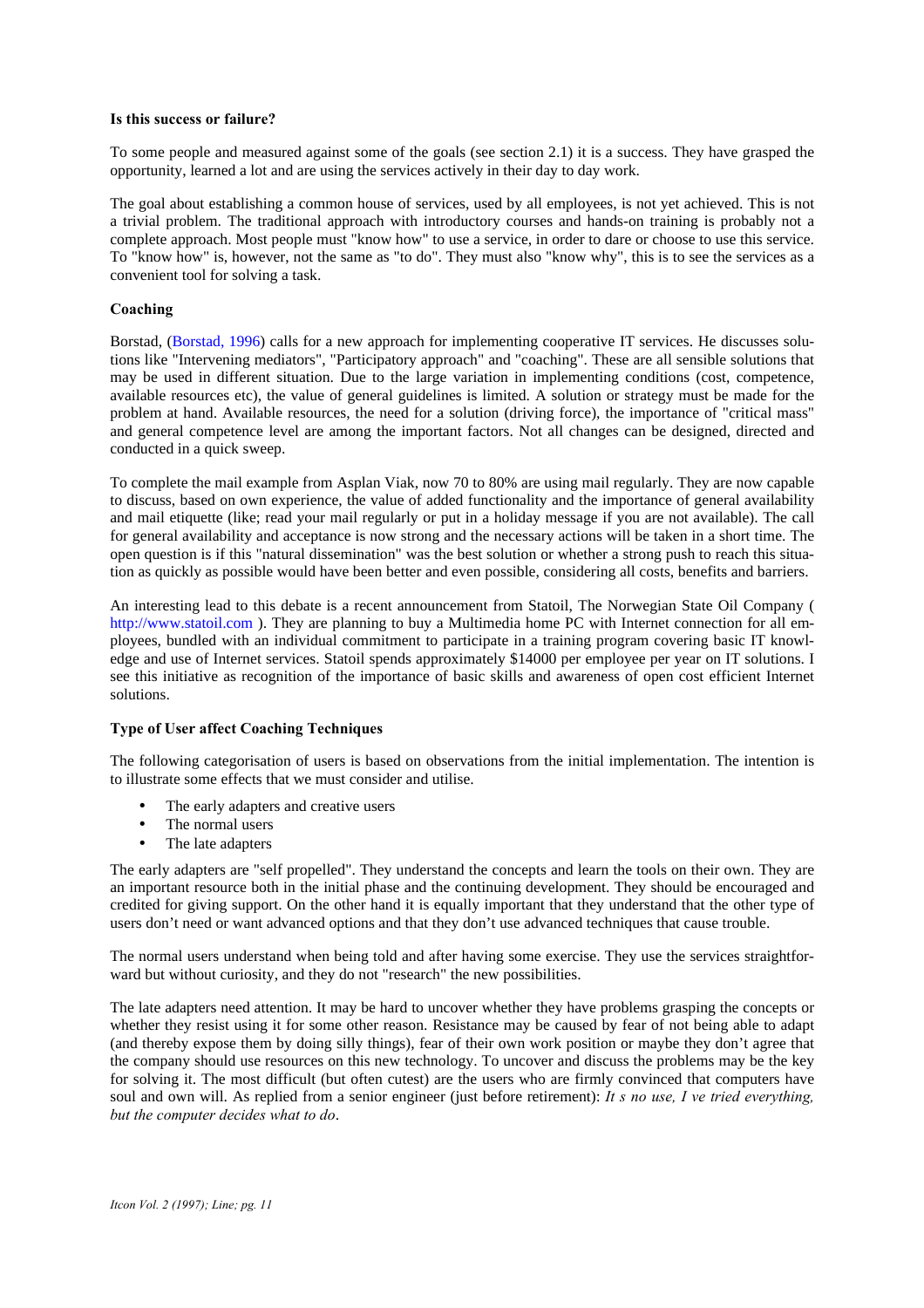#### **Advanced Coaching Stage**

An important focus for further research is *How to utilise the network and the services to sustain and improve learning processes.* This is a wide area and there is a lot of research and commercial activity that addresses this problem (and market) from different angles. Again we face a situation where the problem is not purely technical, but just as much social, organisational or pedagogical. Anyone with experience from education knows the importance of commitment from the students.

On the other hand, we also know the importance of well planned and well implemented teaching, and as educators we constantly experiment with techniques to trigger effort and improve the results.

My argument is that this technology has a great potential for improvement on continuous learning, especially with respect to lower the barrier of distance and to improve the flexibility in the accomplishment. To a large extent, I have adopted the terms and the key elements from the EC research program JITOL (JITOL, 1995) (Just In Time Open Learning): flexible learning, responsibility for own learning and continuous development.

My current plans is to participate in two pilot projects and through this gain further experience and knowledge. The first case is to support a planned process where the objective is to change the work procedures and production lines for a group. The selected case is to move all the landscape architects into a digital production environment.

The objective of the second project is to support continuous professional development and improve the support for junior personnel for a selected group and field.

Commitment, responsibilities and allocation of necessary resources are vital in both cases. Application sharing is intended a central role, but other services like mail, conferences and web technology is an important part of the total picture and will be used where applicable.

## **2.5 Empowerment; an open philosophy for collaboration**

*"Whether it is research and development, company management, or any other aspect of business, the active force is "people." And people have their own will, their own mind, and their own way of thinking. If the employees themselves are not sufficiently motivated to challenge the goals of growth and technological development… there will simply be no growth, no gain in productivity and no technological development" (*Inamori, 1985).

Inamori focuses motivation as a key for "tapping the potential of people". Motivation is also a key element in my interpretation of empowerment. The other key element is to create an environment where people are given the opportunity and support necessary to realise their potential.

To illustrate that there are no "turn key" solutions to this, I will recapitulate an example from Asplan Viak.

In a group meeting it was decided that an employee who had been with the company for several years, and who repeatedly stated firmly that he wanted to start digital production, was to be given this opportunity. Computer equipment and software was purchased and he was offered the standard solution for support and education. At the same meeting it was decided that there was currently no room in the budget to realise a similar solution for a recently employed female engineer.

Two months later I visited the first employee with his new equipment and noticed that the computer was turned off. He had not started to use it. *"I'm overloaded with project work and none of the projects are suitable for pilot projects"*. Shortly after I observed the female engineer working on a drawing on a colleague's computer. *"No matter what, I must learn to work with CAD, I can t continue with manual production. It s inconvenient not to have my own computer and I sometimes have to work in the evenings. On the other hand I get a lot of help and support when I use my colleague's workstations."*

The "empowered" person did not grasp the opportunity while the "restricted" one reached the goal with no formal support or backing. Without discussing the full causal connections in the example, it is obvious that motivation and responsibility for one's own situation and development plays a major role.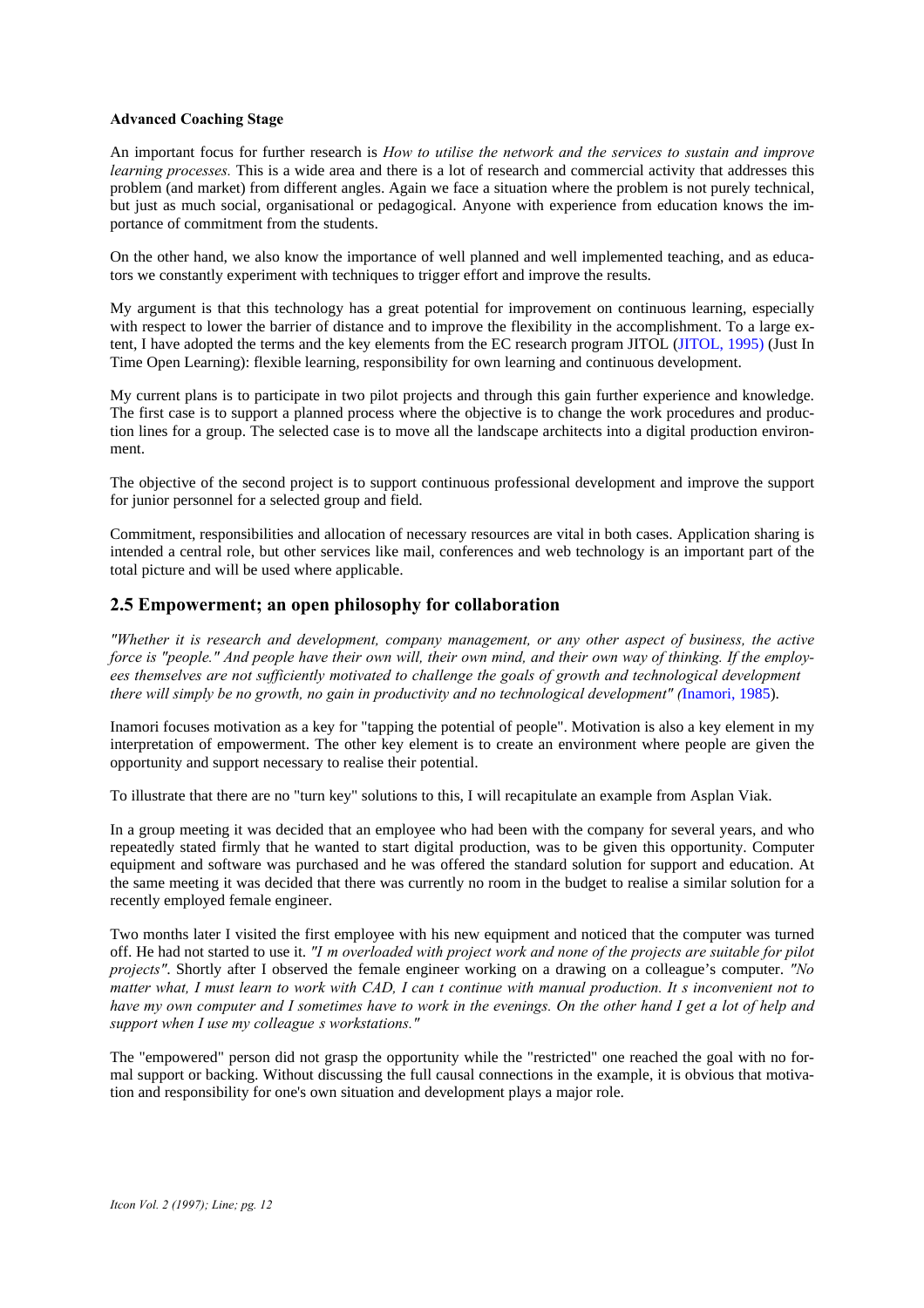Two elements that are important to "tap the potential of collaboration", open philosophy and basic attitude to cooperation, are presented in the following.

The basic principle in an "open philosophy" is that all information is available to all employees. We require an argument as to why information should be restricted, not as to why you need access to it. This is important both as a positive signal and to lower the barrier for using others work and expertise. This is based on trust and we need guidelines on how to inform and give credit for the use of others' information. Suitable reactions to misuse of this trust should be established in order to avoid jeopardising the system when such situations occur.

According to (Orlikowski, 1992) and (Singh, 1992), competitive individualism is counter cultural to group technology and virtual teams. An evaluation of whether co-operation and information sharing are rewarded or penalised by the incentive system of the company, may give important information of potential barriers for collaboration.

## **3. IMPLEMENTATION OF THE STRATEGY**

Asplan Viak a.s is a Norwegian consulting company organised in six independent subsidiaries. The Group has 280 employees in 16 regional offices throughout Norway as well as several staff members working on projects abroad. Anchored in Norway's leading circles within the fields of municipal engineering, geographical information technology, and environmental planning, the Group offers a broad range of products and services.

The rationale for establishing a company network is given in section 2.1. The project started late 1994 and in January 1995 six offices in the southern region were connected with ISDN lines and the TCP/IP protocol. The initial functionality was FTP utilising preconfigured graphical FTP clients and Windows NT FTP servers. Based on the experiences from this project it was decided to connect all offices with this technology. Simultaneously the company experimented with an Internet gateway, mail and web servers. The company started to build arguments as to why it should have an Internet connection with mail and web services. The following incident "closed the sale": The manager in the Southern region was working on a tender for a water supply project in Zambia. He asked if our company had e-mail and it was confirmed that it had a test configuration. A mail with an attached draft of the tender was sent to the local partner in Zambia. An annotated version of the tender was returned shortly after. In this way the two companies worked in parallel with developing the tender. The simplicity and efficiency of the communication astonished the manager.

The configuration of the Intranet is shown in Figure 4. Each office is equipped with a TCP/IP router with ethernet and ISDN port, FTP- web- and mailserver. The Internet gateway has a router with several ISDN channels and TCP/IP filtering. A common Internet server is situated outside the filter. ( http://www.asplanviak.no ).



*Figure 4: Intranet configuration.*

The process of installing and configuring the servers took longer time than expected due to lack of commitment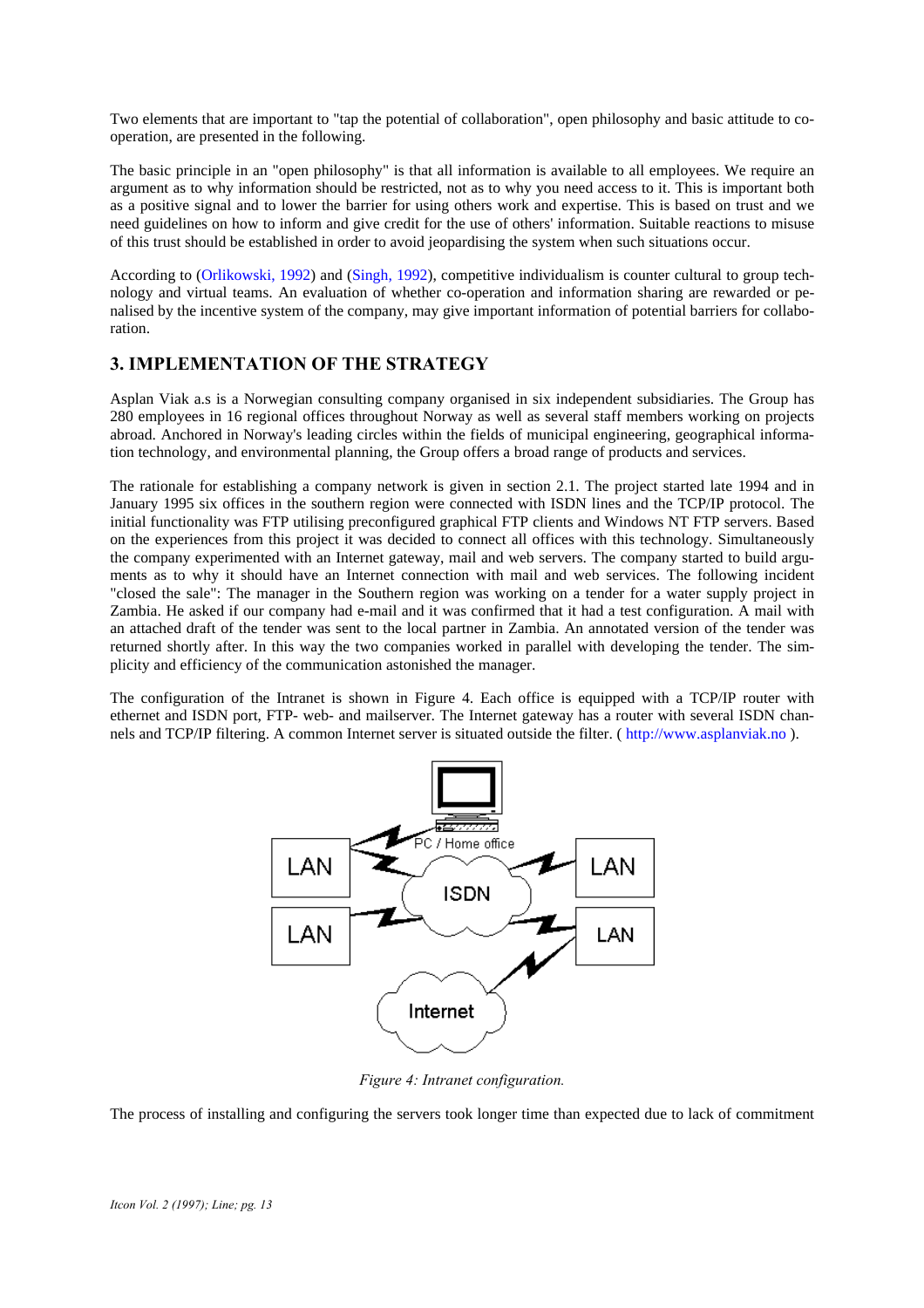from some of the offices and that the effort needed to coordinate and instruct the persons responsible for IT from 16 offices was underestimated. In the middle of the process, a new group manager was engaged. He put forth a date for completion of the installation. Application sharing software was installed on all the servers (easy to install and configure). The company then completed the installation and configuration of the server software within a week. The experience from this remote installation and configuration is that it is extremely efficient. Except for a bit slow screen refresh, it is experienced as sitting in front of the computer. Combined with a telephone connection with the operator in front of the remote computer, this tool is also an efficient aid in educating the regional operators. Another interesting observation is that one needs to have commitment and deadlines in order to get thing done, at least in a project-oriented company.

The installation was completed in March 1996. The basic training of all personnel was scheduled for April and May. Two disciplines are selected for further research and application of the strategy. Both groups are represented in all regions and they have expressed a need for cooperation.

The road engineering and transportation-planning group have all their project information in digital form. They see a trend towards demand for expert competence and larger projects with tighter schedules.

The landscape architects are on the doorstep of digital production. They foresee a need for a professional network to sustain this process. They also perceive the professional network as a way to strengthen their identity and expert competence as a small group in a large engineering company.

In the following excerpts from the case study I report and comment typical feedback and experience from this initial phase. Finally, the experiences are summarised in some general reflections that will be carried on to the work ahead.

The following quote illustrates the reactions from employees who have awaited the solution and starts extensive use as soon as it is available.

*"This is the best that has happened to this company for several years. There is no longer a problem to cooperate with and assist the junior engineers at the district offices. We send documents back and forth* in seconds. It s just like they were sitting here. The only shame is that we can t go out for a beer after*wards."*

Other incidents illustrate emerging possibilities that allow efficient ad hoc solutions. For example:

*"I was contacted by a colleague from the eastern region. They had received a dataset for the GIS system but were not able to import it to the PC version of the software. They were under pressure and* didn *t* know what to do. He transferred the data and I read it into the UNIX system. The data was for*matted according to the old standard. I exported it in the new format, notified him, explained the problem and told him what I had done. Shortly after I received a notification with "all problems solved, thanks for the assistance".*

Open and general tools may, when used with creativity, sustain processes that not are built into the tools. The following illustrates how the file system and mail sustained both workflow and coordination, by means of simple agreed procedures.

*"Three of us, all from different offices, were working together on a report. We were sceptical about how to coordinate and cooperate when not co-located. We started with a kick-off meeting where we decided a rough outline and an initial division of responsibilities. The report was divided in one file for each section and the responsibility and status was indicated with initials and a code postfix to the filename. In the early phase we coordinated by occasional e-mails and telephone calls. As the deadline approached and we had to work more intensive with the report, we decided to start each day with a short e-mail telling current work status and the schedule for the day. Together with some telephone conferences, the annotation feature in the word processor and a meeting to finalise the report, this worked surprisingly well."*

After a presentation of the Intranet and the available services to a meeting with all the landscape architects, one of the senior architects replied: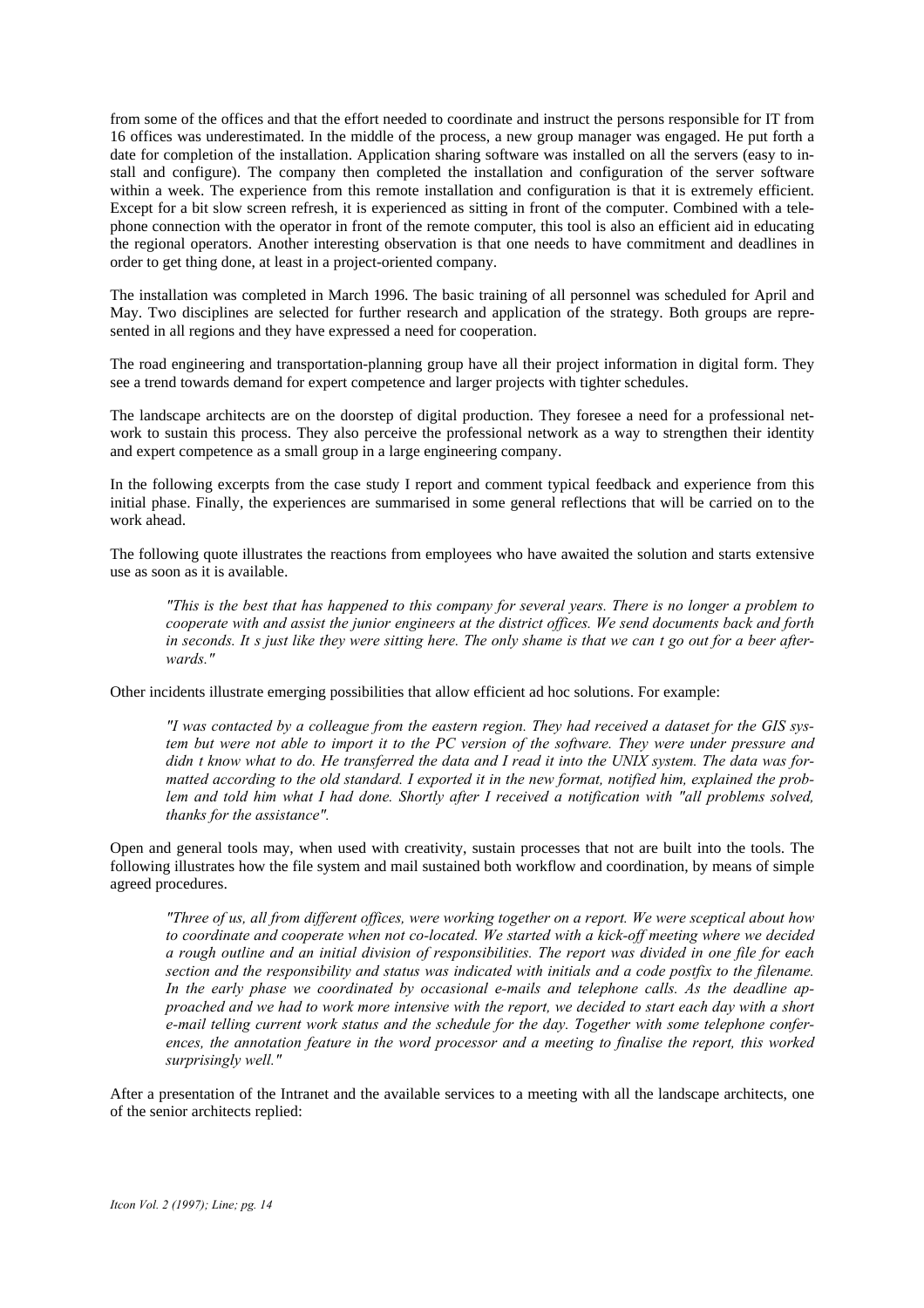*"This seems very interesting and promising, but how can we expect to utilise this efficiently when we have daily problems with internal standardisation and the robustness of the LAN?"*

This is a classical conflict. We resist taking the next step and use new or unknown tools when we are unconfident with the foundation. Such problems should be addressed and cleared as far as possible.

The following incident, reported by a junior engineer, underpin the need for training if you expect new tools and methods to be used in stressed situations:

*"I was working on a letter to a customer and needed a second opinion from a senior engineer at the main office. I phoned him and said that I had mailed the letter and asked if he could comment on it. He was stressed and not in the best mood, he replied: "Fax it at once, I have enough problems to cope with, I can't fiddle with that mail thing""*

After a demonstration of FTP and mail with attachment, the following question is often raised:

*"What is the need for file transfer when we can mail and attach a document?"*

Orlikowski, (Orlikowski, 1995) refers to this understanding of concepts as *technological frames*. When someone is presented to two new and overlapping concepts, where one is simpler and more appealing than the other, they hope that they can forget the "complex" alternative. The principle advantage of the "complex" method must be stressed. In this case that one can retrieve information from a remote site without assistance.

These observations illustrate some planned and emergent results of new technology. At the same time, some of the problems related to introduction of new technology are identified. Regarding the case company, I have a clear opinion that the adoption of virtual teaming at the moment is not constrained by technology or available services. The challenge is to convey a technological frame for understanding of the concept and basic operating skills. This is the foundation where we have achieved a common house of services. From this foundation we can work to assist individuals and groups which regard virtual teaming as a mean of value creation.

## **4. CONCLUSIONS**

Information technology is approaching a level of connectivity and sophistication where it provides a digital medium for distributed knowledge work. Successful application of this technology is no more a pure technical matter, but more a matter where organisational and social issues play a major role, even in engineering work.

A Norwegian engineering company has started to implement virtual teams based on networked computers providing standard services, and plans to extend both the bandwidth of services and the connectivity by transformation to Intranet technology.

The future of the company will rely on being a part of the open, information society, doing business by providing high-quality engineering work in a social and virtual environment of the winning team.

## **5 ACKNOWLEDGEMENT**

I would like to thank Agder College and Asplan Viak for the financing of my work. I would also like to thank the management and the employees at Asplan Viak for enthusiasm and support. The research support of PAKT at the Norwegian University of Science and Technology, and especially my supervisor Tor G. Syvertsen, is gratefully acknowledged. An earlier version of this paper was presented at the CIB W78 workshop Construction on the Information Highway (Bled, Slovenia, June 1996).

## **6 REFERENCES**

- Andersen, H. W. and K H Sørensen (1992). *Frankensteins dilemma*. En bok om teknologi, miljø og verdier, Ad Notam Gyldendal, 1992 (p 30-34).
- Bergan, M., H Hegna and R Hellman (1995). *Evaluering av datastøttet samarbeid*, Globalt vindu i Posten. Report 897 Norwegian Computing Center, June 1995.